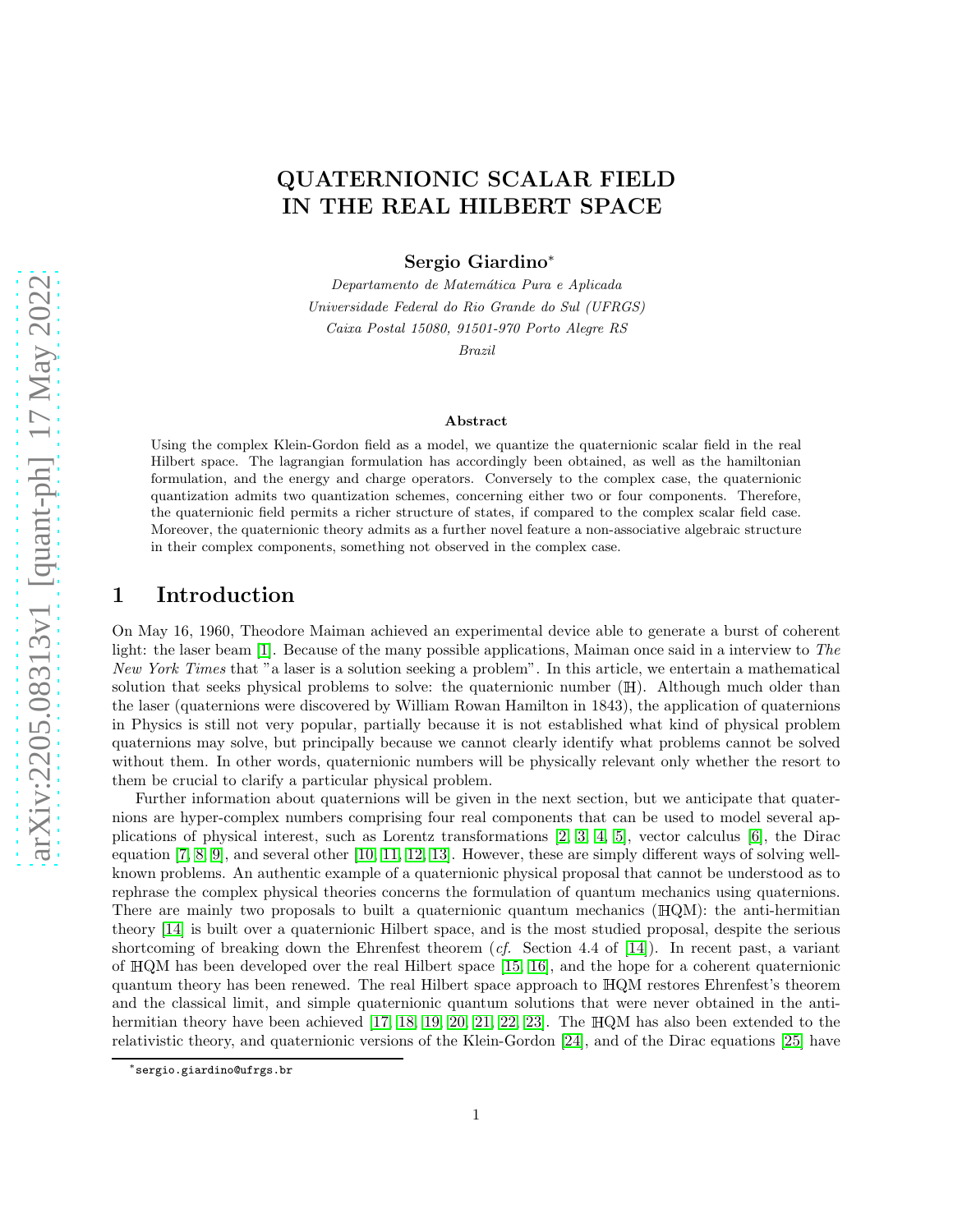been successfully obtained. In the present article, we further extend this theory to the quantum scalar field using the quantization of the complex scalar field as a model, hence obtaining the quaternionic field, their lagrangian expression, and the quaternionic charge operator.

Although the quantization of the quaternionic scalar field presented in this article is original, there is a collection of research works where quaternions are used as an alternative way to describe quantum field theories in a complex Hilbert space [\[26,](#page-7-10) [27,](#page-7-11) [28\]](#page-7-12). Moreover, there are also authentic applications where the quaternionic Hilbert space has been used [\[29,](#page-7-13) [30,](#page-7-14) [31,](#page-7-15) [32,](#page-7-16) [33,](#page-7-17) [34,](#page-7-18) [35,](#page-7-19) [36,](#page-7-20) [37,](#page-7-21) [38,](#page-7-22) [39\]](#page-7-23), and the research reported in this article also belongs to this investigation effort, however using the real Hilbert space approach.

There are several features of the quaternionic theory. First of all, the complex components are independently quantized, and have also independent energies, something that is not observed in the complex scalar field. Another interesting characteristic is a non-associative character that has already been previously observed in quaternionic quantum mechanics. The quantization method is simple, and takes advantage of the complex components of the field, thus enabling us to obtain a the lagrangian, and the quantized theory without resort to the definition of a quaternionic derivative.

# 2 The Klein-Gordon quaternionic equation

We do not provide a survey on quaternions in this article, and introductory material can be found elsewhere [\[40,](#page-7-24) [41,](#page-7-25) [42,](#page-7-26) [43\]](#page-7-27). However, in order to establish the notation, we recall that a quaternion q is a four-dimensional hyper-complex number that can be written as

<span id="page-1-0"></span>
$$
q = x_0 + x_1 i + x_2 j + x_3 k, \qquad \text{where} \qquad x_0, x_1, x_2, x_3 \in \mathbb{R}, \qquad i^2 = j^2 = k^2 = -1. \tag{1}
$$

The imaginary units i, j and k are anti-commutative, and satisfy the general law

$$
e_a e_b = \epsilon_{abc} e_c - \delta_{ab},\tag{2}
$$

where  $e_a$  represents the imaginary units, a, b,  $c = \{1, 2, 3\}$ , the symbol  $\epsilon_{abc}$  is the Levi-Civitá tensor, and  $\delta_{ab}$  stands for the Kronecker delta. The extended four-dimensional real notation for quaternions [\(1\)](#page-1-0) can be turned into the symplectic two-dimensional complex notation, such as

$$
q = z_0 + z_1 j
$$
, where  $z_0 = x_0 + x_1 i$  and  $z_1 = x_2 + x_3 i$ . (3)

Using this notation, we introduce the quaternionic wave function

<span id="page-1-1"></span>
$$
\Phi = \cos \Theta \, \phi^{(0)} + \sin \Theta \, \phi^{(1)} \, j,\tag{4}
$$

where  $\phi^{(\alpha)}$  are complex functions,  $\alpha = \{0, 1\}$ , and  $\Theta$  is a real function. Using the wave function [\(4\)](#page-1-1), and the Klein-Gordon equation

$$
(\Box + m^2)\Phi = 0, \qquad \text{where} \qquad \Box = \partial_\mu \partial^\mu \qquad (5)
$$

is the usual D'Alembertian operator, we obtain the quaternionic equation

$$
\cos\Theta\Big(\Box + m^2 - \partial_\mu\Theta\,\partial^\mu\Theta\Big)\phi^{(0)} - \sin\Theta\Big(\Box\Theta + 2\,\partial_\mu\Theta\,\partial^\mu\Big)\phi^{(0)} ++ \Big[\sin\Theta\Big(\Box + m^2 - \partial_\mu\Theta\,\partial^\mu\Theta\Big)\phi^{(1)} + \cos\Theta\Big(\Box\Theta + 2\,\partial_\mu\Theta\,\partial^\mu\Big)\phi^{(1)}\Big]j = 0,
$$
\n(6)

that can be rewritten in terms of their complex components as

<span id="page-1-2"></span>
$$
\left(\Box + m^2 - \partial_{\mu}\Theta \,\partial^{\mu}\Theta\right)\phi^{(\alpha)} = 0\tag{7}
$$

$$
\partial_{\mu} \left[ \partial^{\mu} \Theta \left( \phi^{(\alpha)} \right)^{2} \right] = 0. \tag{8}
$$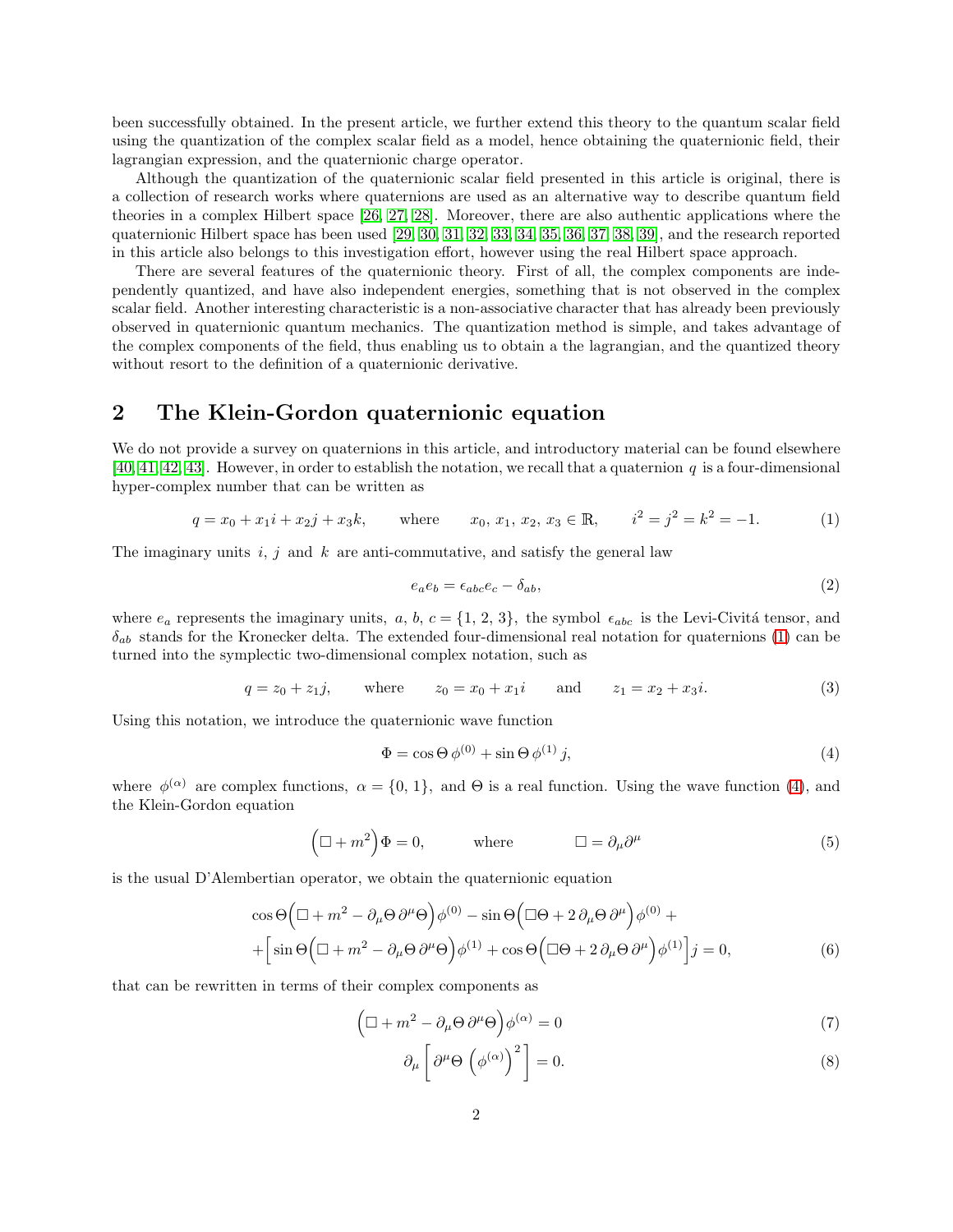The solutions for these equations have already been studied [\[24\]](#page-7-8), where several consistency tests and interesting features were considered. The equations of motion [\(7\)](#page-1-2) can be simplified after the transformations

$$
\phi^{(\alpha)} \to e^{i\Theta} \phi^{(\alpha)},\tag{9}
$$

and considering [\(8\)](#page-1-2) as constraints. The simplest solution is such as

$$
\phi^{(\alpha)} = \exp\left[\pm ik_{\mu}^{(\alpha)}x^{\mu}\right], \quad \text{and} \quad \Theta = \theta_{\mu}x^{\mu} + \Theta_0,
$$
\n(10)

where  $k^{(\alpha)\mu}$  and  $\theta^{\mu}$  are real four vectors and  $\Theta_0$  is a real constant. These solutions and equations [\(7\)](#page-1-2) immediately give

<span id="page-2-0"></span>
$$
k_{\mu}^{(\alpha)}k^{(\alpha)\mu} + \theta_{\mu}\theta^{\mu} = m^2,\tag{11}
$$

what alternatively means that

$$
k_{\mu}^{(0)}k^{(0)\mu} = k_{\mu}^{(1)}k^{(1)\mu}.
$$
\n(12)

The constraints [\(8\)](#page-1-2) additionally give

<span id="page-2-1"></span>
$$
\theta_{\mu}k^{(\alpha)\mu} = 0. \tag{13}
$$

Interpreting the constraints [\(11-](#page-2-0)[13\)](#page-2-1) in terms of the the effective four momenta  $p^{(\alpha)\mu}$ ,

<span id="page-2-2"></span>
$$
p_{\mu}^{(\alpha)} p^{(\alpha)\mu} = m^2, \qquad \text{where} \qquad p^{\mu} = k^{\mu} \pm \theta^{\mu}, \tag{14}
$$

the suitability of the quaternionic field for special relativity is ascertained in terms of two energy relations. As we decoupled the quaternionic problem in terms complex equations, we can emulate the quantum field theory in the complex Hilbert space to get the second quantization of the quaternionic field, something that will be done in the next section.

# 3 The four components quantization

It is necessary to highlight that the quantization of the quaternionic scalar field is not unique, and the procedure may follow either a two components or a four components quantization procedure. Let us first study the four components procedure defining four complex fields such as

<span id="page-2-5"></span>
$$
\Phi^{(1)} = e^{i\Theta} \phi^{(0)}, \qquad \Phi^{(2)} = e^{-i\Theta} \phi^{(0)}, \qquad \Phi^{(3)} = e^{i\Theta} \phi^{(1)}, \qquad \Phi^{(4)} = e^{-i\Theta} \phi^{(1)}, \tag{15}
$$

where the quaternionic field will be

<span id="page-2-6"></span>
$$
\Phi = \frac{1}{2} \left( \Phi^{(1)} + \Phi^{(2)} \right) + \frac{1}{2i} \left( \Phi^{(3)} - \Phi^{(4)} \right) j. \tag{16}
$$

We notice that the constraint

$$
\Phi^{(1)}\Phi^{(4)} = \Phi^{(2)}\Phi^{(3)}\tag{17}
$$

is already considered within the momentum constraint [\(14\)](#page-2-2). Accordingly, we write the the lagrangian density in terms of a sum of lagrangian densities of the complex components,

<span id="page-2-3"></span>
$$
\mathcal{L} = \frac{1}{4} \sum_{a=1}^{4} \mathcal{L}^{(a)}, \qquad \text{where} \qquad \mathcal{L}^{(a)} = \partial_{\mu} \Phi^{(a)} \partial^{\mu} \Phi^{(a) \dagger} - m^2 \Phi^{(a)} \Phi^{(a) \dagger}, \qquad (18)
$$

as well as the hamiltonian density

<span id="page-2-4"></span>
$$
\mathcal{H} = \frac{1}{4} \sum_{a=1}^{4} \mathcal{H}^{(a)}, \qquad \text{where} \qquad \mathcal{H}^{(a)} = \Pi^{(a)\dagger} \Pi^{(a)} + \nabla \Phi^{(a)\dagger} \cdot \nabla \Phi^{(a)} + m^2 \Phi^{(a)\dagger} \Phi^{(a)}.
$$
 (19)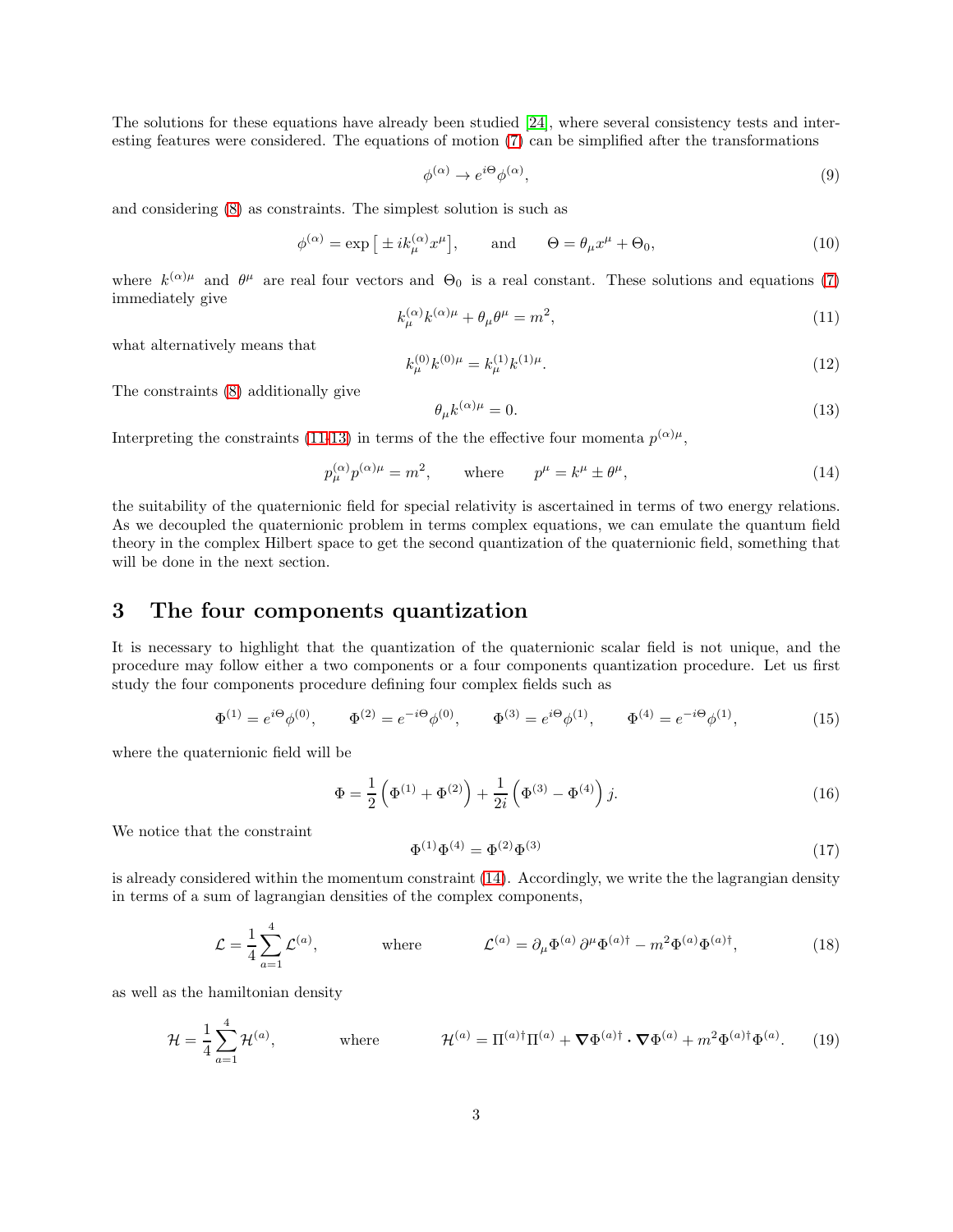The factor 1/4 in [\(18](#page-2-3)[-19\)](#page-2-4) is necessary in order to compensate the factor that could be included in the definition [\(15\)](#page-2-5), but that were kept in [\(16\)](#page-2-6). Correspondingly, the momentum operator is obtained from the usual complex definition

$$
\Pi^{(a)} = \frac{\partial \mathcal{L}}{\partial \dot{\Phi}^{(a)\dagger}}.
$$
\n(20)

The formulation of the quaternionic problem in terms of their complex components is the essential idea behind the method for obtaining the quaternionic scalar field theory used in this article, and the previous attempts to obtain a <sup>H</sup>QFT [\[14,](#page-6-13) [30,](#page-7-14) [33\]](#page-7-17) were unsuccessful because this simple proposition was not introduced. Therefore, the quantized quaternionic quantum field is obtained from the straightforward quantizaton of their complex components, so that

<span id="page-3-3"></span>
$$
\widehat{\Phi}^{(a)}(x) = \int \frac{d^3 p^{(a)}}{\sqrt{(2\pi)^3 |2p_0^{(a)}|}} \Big\{ \exp\big[-ip_\mu^{(a)} x^\mu\big]\widehat{a}^{(a)} + \exp\big[i p_\mu^{(a)} x^\mu\big]\widehat{b}^{(a)\dagger} \Big\},\tag{21}
$$

where

$$
p^{(1)\mu} = k^{(1)\mu} + \theta^{\mu}, \qquad p^{(2)\mu} = k^{(2)\mu} - \theta^{\mu}, \qquad p^{(3)\mu} = k^{(3)\mu} + \theta^{\mu}, \qquad p^{(4)\mu} = k^{(4)\mu} - \theta^{\mu}.
$$
 (22)

The annihilation operators,

$$
\widehat{a}^{(a)} = \widehat{a}(\mathbf{p}^{(a)}) \quad \text{and} \quad \widehat{b}^{(a)} = \widehat{b}(\mathbf{p}^{(a)}), \tag{23}
$$

as well as the creation operators  $\hat{a}^{(a)\dagger}$  and  $\hat{b}^{(a)\dagger}$ , satisfy the equal-time commutation relation

<span id="page-3-2"></span>
$$
\left[\widehat{a}(\boldsymbol{p}^{(a)}),\widehat{a}^{\dagger}(\boldsymbol{p}'^{(b)})\right]_{x_0=y_0} = \left[\widehat{b}(\boldsymbol{p}^{(a)}),\widehat{b}^{\dagger}(\boldsymbol{p}'^{(b)})\right]_{x_0=y_0} = \delta^{ab}\delta\left(p^{(a)}-p'^{(b)}\right),\tag{24}
$$

while the remaining commutation relations are zero. The creation and annihilation operators ascribe the four momentum  $p^{(a)\mu}$  to each quantum state, and hence the contributions of  $\Theta$  and  $\phi^{(\alpha)}$  to the quantum states are all considered, so that

$$
a^{(1)\dagger}|0\rangle = |\theta, k^{(0)}\rangle, \qquad a^{(2)\dagger}|0\rangle = |-\theta, k^{(0)}\rangle, \qquad a^{(3)\dagger}|0\rangle = |\theta, k^{(1)}\rangle, \qquad a^{(4)\dagger}|0\rangle = |-\theta, k^{(1)}\rangle. \tag{25}
$$

Accordingly, the equal-time commutation relations of the fields are the usual complex, so that

<span id="page-3-1"></span>
$$
\begin{aligned}\n\left[\widehat{\Phi}^{(a)}(x), \widehat{\Phi}^{(b)}(y)\right]_{x_0 = y_0} &= \left[\widehat{\Phi}^{(a)}(x), \widehat{\Phi}^{(b)\dagger}(y)\right]_{x_0 = y_0} = \left[\widehat{\Phi}^{(a)\dagger}(x), \widehat{\Phi}^{(b)\dagger}(y)\right]_{x_0 = y_0} = 0 \\
\left[\widehat{\Pi}^{(a)}(x), \widehat{\Pi}^{(b)}(y)\right]_{x_0 = y_0} &= \left[\widehat{\Pi}^{(a)}(x), \widehat{\Pi}^{(b)\dagger}(y)\right]_{x_0 = y_0} = \left[\widehat{\Pi}^{(a)\dagger}(x), \widehat{\Pi}^{(b)\dagger}(y)\right]_{x_0 = y_0} = 0\n\end{aligned} \tag{26}
$$
\n
$$
\left[\widehat{\Phi}^{(a)}(x), \widehat{\Pi}^{(b)\dagger}(y)\right]_{x_0 = y_0} = \left[\widehat{\Phi}^{(a)\dagger}(x), \widehat{\Pi}^{(b)}(y)\right]_{x_0 = y_0} = i \delta^{ab} \delta^3(x - y).
$$

Using the above results, we can connect the previous results to the wave solution of the Klein-Gordon equation, so that

$$
\langle p^{(\alpha)} | \hat{\Phi}^{(\beta)} \rangle = \delta^{\alpha \beta} \frac{1}{\sqrt{(2\pi)^3 |2p_0^{(\alpha)}|}} \exp\left[-ip_\mu^{(\alpha)} x^\mu\right]
$$
 (27)

Defining the quaternionic state operators

$$
\widehat{a} = \sum_{\alpha=1}^{4} \sqrt{|2p_0^{(\alpha)}|} \widehat{a}^{(\alpha)}, \quad \text{and} \quad \widehat{b} = \sum_{\alpha=1}^{4} \sqrt{|2p_0^{(\alpha)}|} \widehat{b}^{(\alpha)}, \tag{28}
$$

we obtain the quaternionic Klein-Gordon wave function [\(4\)](#page-1-1)

<span id="page-3-0"></span>
$$
\langle p|\hat{\Phi}\rangle = \frac{1}{\sqrt{(2\pi)^3}}\Phi\tag{29}
$$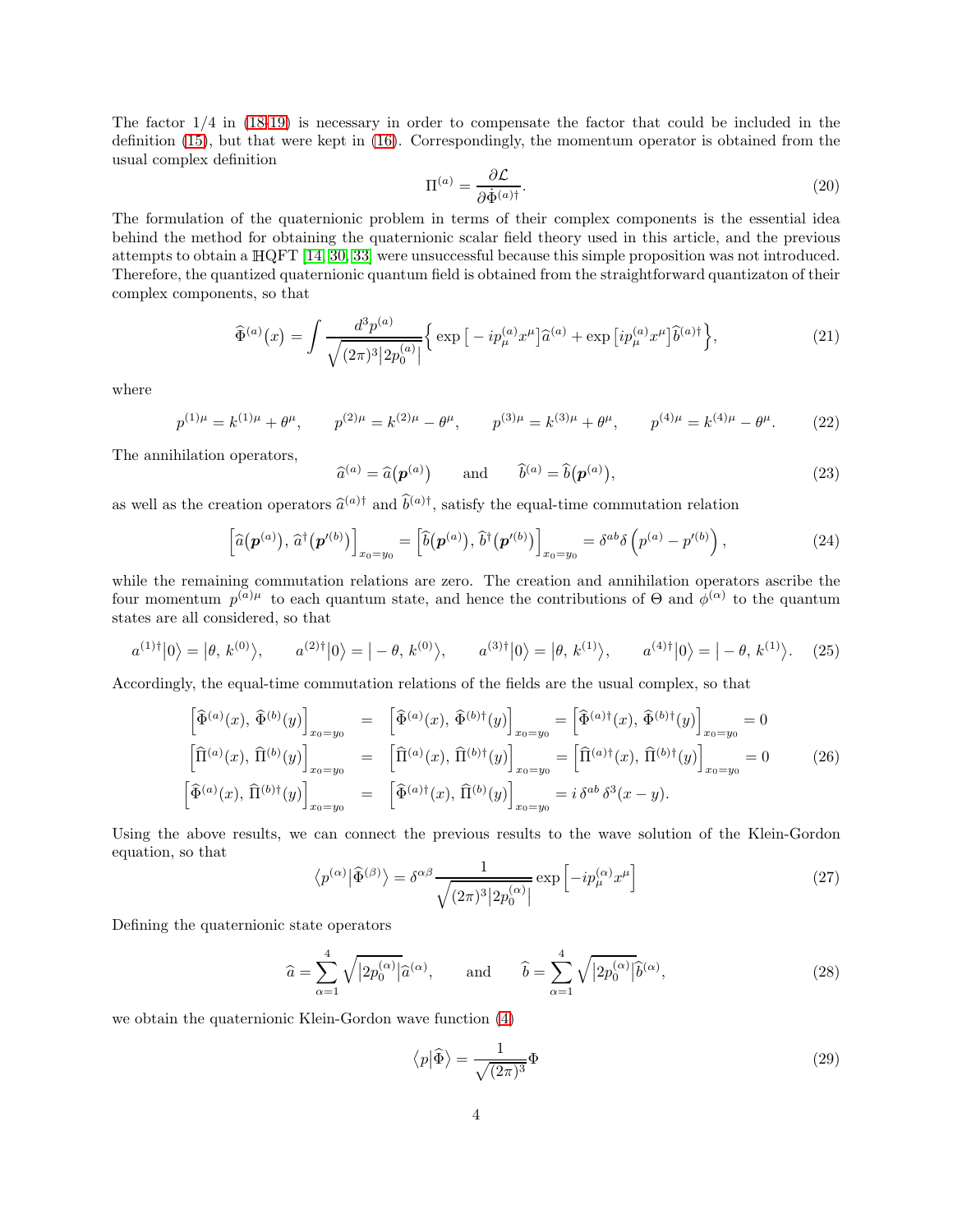where

$$
\langle p| = \langle 0|\hat{a},\tag{30}
$$

and

<span id="page-4-0"></span>
$$
\left|\widehat{\Phi}\right\rangle = \left[\frac{1}{2}\left(\widehat{\Phi}^{(1)\dagger} + \widehat{\Phi}^{(2)\dagger}\right) + \frac{1}{2i}\left(\widehat{\Phi}^{(3)\dagger} - \widehat{\Phi}^{(4)\dagger}\right)j\right]\right|0\big\rangle. \tag{31}
$$

Therefore, we can recover the quaternionic wave function from the quantized complex components of the field, and this is a fundamental consistency test to the method. Finally, we obtain the energy operator

<span id="page-4-2"></span>
$$
\hat{H} := \frac{1}{4} \sum_{\alpha=1}^{4} \int d^3 p^{(\alpha)} |p_0^{(\alpha)}| \left[ \hat{a}^{(\alpha)\dagger} \hat{a}^{(\alpha)} + \hat{b}^{(\alpha)\dagger} \hat{b}^{(\alpha)} \right],\tag{32}
$$

and the charge operator

<span id="page-4-3"></span>
$$
\widehat{Q} = \frac{1}{4} \sum_{\alpha=1}^{4} \int d^3 p^{(\alpha)} \left[ \widehat{a}^{(\alpha)\dagger} \widehat{a}^{(\alpha)} - \widehat{b}^{(\alpha)\dagger} \widehat{b}^{(\alpha)} \right],\tag{33}
$$

and the quantization of the field is thus complete. As a concluding remarks to this section, we firstly enumerate the four possible wave functions alternative to [\(31\)](#page-4-0)

<span id="page-4-1"></span>
$$
\left| \widehat{\Phi} \right\rangle = \begin{cases}\n\left[ \frac{1}{2} \left( \widehat{\Phi}^{(1)\dagger} + \widehat{\Phi}^{(2)\dagger} \right) + \frac{1}{2i} \left( \widehat{\Phi}^{(3)\dagger} - \widehat{\Phi}^{(4)\dagger} \right) j \right] \middle| 0 \right\rangle \\
\left[ \frac{1}{2} \left( \widehat{\Phi}^{(1)} + \widehat{\Phi}^{(2)} \right) + \frac{1}{2i} \left( \widehat{\Phi}^{(3)\dagger} - \widehat{\Phi}^{(4)\dagger} \right) j \right] \middle| 0 \right\rangle \\
\left[ \frac{1}{2} \left( \widehat{\Phi}^{(1)\dagger} + \widehat{\Phi}^{(2)\dagger} \right) + \frac{1}{2i} \left( \widehat{\Phi}^{(3)} - \widehat{\Phi}^{(4)} \right) j \right] \middle| 0 \right\rangle \\
\left[ \frac{1}{2} \left( \widehat{\Phi}^{(1)} + \widehat{\Phi}^{(2)} \right) + \frac{1}{2i} \left( \widehat{\Phi}^{(3)} - \widehat{\Phi}^{(4)} \right) j \right] \middle| 0 \right\rangle.\n\end{cases} \tag{34}
$$

In principle, there could be additional complex states, such as  $\Phi^{(1)} + \Phi^{(2)}$ <sup>†</sup>, but these states cannot generate a wave function in the form [\(4\)](#page-1-1) from [\(29\)](#page-3-0), and can be considered composite states that must be expanded in a base of the Hilbert space. Finally, the operators [\(34\)](#page-4-1) cannot be used to build a quaternionic commutation algebra in the same fashion as  $(26)$  because the imaginary unit j introduces an additional anti-commuting factor. On the other hand, the quaternionic imaginary unit introduces a non-associative feature of the quaternionic field that we explore in the next section.

### 3.1 Non-associative feature

The non-associative character of the quaternionic quantum field is already known in quaternionic quantum mechanics [\[36\]](#page-7-20), and in this section we will identify it in the quaternionic field theory. Let us recall that the simplest characterization of a non-associative multiplicative algebra employs the associator, defined as

$$
(x, y, z) = x(yz) - (xy)z.
$$
 (35)

Additionally, assuming the operator algebra [\(26\)](#page-3-1) as an alternative algebra [\[44\]](#page-7-28), where the permutation of the elements in a associator is proportional to the Levi-Civitá symbol, and the Moufang identities hold. In this algebra, it holds the identity between the associator and the commutator

$$
\begin{array}{rcl} \left( \Phi^{(a)},\, \Pi^{(b)\dagger},\, j \right) & = & \left[ \Phi^{(a)}\Pi^{(b)\dagger},\, j \right] \\ & = & \left[ \Pi^{(b)\dagger}\Phi^{(a)} + i \delta^{ab}\delta^3(x-y),\, j \right] \\ & = & \left( \Pi^{(b)\dagger},\, \Phi^{(a)},\, j \right) + \delta^{ab}\delta^3(x-y) \big[ \, i,\, j \, \big], \end{array}
$$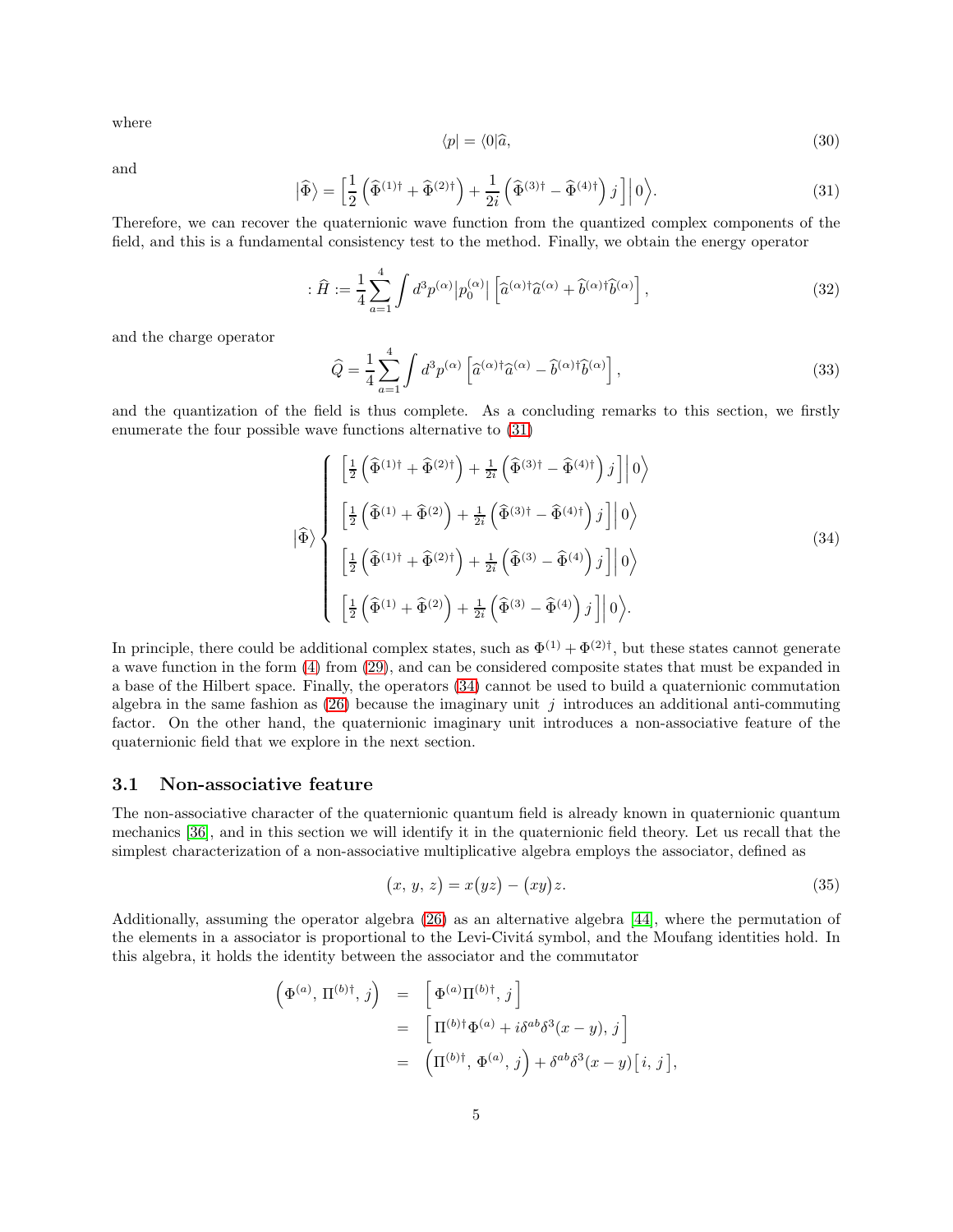therefore,

$$
\left(\Phi^{(a)},\,\Pi^{(b)\dagger},\,j\right) = k\,\delta^{ab}\delta^3(x-y),
$$

where the alternative property of the alternator, the Moufang identities, and  $ij = k$  for alternative algebras have been used. Interestingly, the the associator between annihilation and creation operators is zero because their commutation relation [\(24\)](#page-3-2) do not depend on the imaginary unit. The implications of the non-associative feature in quantum field theory concerns an intriguing for future research.

### 4 The two components quantization

This quantization method is simpler than the previous one, because  $\Theta = \Theta_0$ . Using the symplectic notation [\(4\)](#page-1-1), the complex equations of motion [\(21\)](#page-3-3) can be obtained from the lagrangian density

$$
\mathcal{L} = \cos^2 \Theta_0 \mathcal{L}^{(0)} + \sin^2 \Theta_0 \mathcal{L}^{(1)},\tag{36}
$$

where

$$
\mathcal{L}^{(\alpha)} = \partial_{\mu}\phi^{(\alpha)}\,\partial^{\mu}\phi^{(\alpha)\dagger} - m^2\phi^{(\alpha)}\phi^{(\alpha)\dagger},\tag{37}
$$

and  $\alpha = \{0, 1\}$ . There is no constraint in this situation because  $\partial_{\mu} \Theta = 0$ . Accordingly, the hamiltonian density will be

$$
\mathcal{H} = \cos^2 \Theta_0 \, \mathcal{H}^{(0)} + \sin^2 \Theta_0 \, \mathcal{H}^{(1)},
$$

where

$$
\mathcal{H}^{(\alpha)} = \Pi^{(\alpha)\dagger}\Pi^{(\alpha)} + \nabla\phi^{(\alpha)\dagger} \cdot \nabla\phi^{(\alpha)} + m^2\phi^{(\alpha)\dagger}\phi^{(\alpha)}.
$$
\n(38)

Following the quantization procedure of the <sup>C</sup>QFT, the complex components of the quaternionic fields are

$$
\widehat{\phi}^{(\alpha)}(x) = \int \frac{d^3k^{(\alpha)}}{\sqrt{(2\pi)^3|2k_0^{(\alpha)}|}} \Big\{ \exp\big[-ik_{\mu}^{(\alpha)}x^{\mu}\big]\widehat{a}^{(\alpha)} + \exp\big[ik_{\mu}^{(\alpha)}x^{\mu}\big]\widehat{b}^{(\alpha)\dagger}\Big\},\tag{39}
$$

and the commutation relations [\(24\)](#page-3-2) and [\(26\)](#page-3-1) are satisfied in this case as well. Further interesting results are the energy and charge operators, namely

$$
\hat{H} := \cos^2 \Theta_0 \int d^3 k^{(1)} k_0^{(1)} \left[ \hat{a}^{(1)\dagger} \hat{a}^{(1)} + \hat{b}^{(1)\dagger} \hat{b}^{(1)} \right] + \sin^2 \Theta_0 \int d^3 k^{(2)} k_0^{(2)} \left[ \hat{a}^{(2)\dagger} \hat{a}^{(2)} + \hat{b}^{(2)\dagger} \hat{b}^{(2)} \right] \tag{40}
$$

and

$$
\hat{Q} = \cos^2 \Theta_0 \int d^3 k^{(1)} \left[ \hat{a}^{(1)\dagger} \hat{a}^{(1)} - \hat{b}^{(1)\dagger} \hat{b}^{(1)} \right] + \sin^2 \Theta_0 \int d^3 k^{(2)} \left[ \hat{a}^{(2)\dagger} \hat{a}^{(2)} - \hat{b}^{(2)\dagger} \hat{b}^{(2)} \right].
$$
 (41)

The parameter  $\Theta_0$  acts as a weight between the states, a different situation from [\(32](#page-4-2)[-33\)](#page-4-3), were the weight of each contribution is equal because the trigonometric oscillation tends to equalize the contributions. Recalling that the complex states are such that

$$
a^{\dagger}(\mathbf{k})|0\rangle = |k\rangle \quad \text{and} \quad b^{\dagger}(\mathbf{k})|0\rangle = |\tilde{k}\rangle. \tag{42}
$$

The allowed states are as follows

$$
|k^{(1)}, k^{(2)}, \t |k^{(1)}, \tilde{k}^{(2)}, \t |\tilde{k}^{(1)}, k^{(2)}, \t |\tilde{k}^{(1)}, \tilde{k}^{(2)}.
$$
 (43)

In terms of the field operators that generate each of these states, we have

$$
\left|k^{(1)}, k^{(2)}\right\rangle = \cos\Theta_0 \left|k^{(1)}\right\rangle + \sin\Theta_0 \left|k^{(2)}\right\rangle j = \left[\cos\Theta_0 \widehat{\phi}^{(1)\dagger} + \sin\Theta_0 \widehat{\phi}^{(2)\dagger} j\right] \left|0\right\rangle \tag{44}
$$

$$
\left| k^{(1)}, \tilde{k}^{(2)} \right\rangle = \cos \Theta_0 \left| k^{(1)} \right\rangle + \sin \Theta_0 \left| \tilde{k}^{(2)} \right\rangle j = \left[ \cos \Theta_0 \hat{\phi}^{(1)\dagger} + \sin \Theta_0 \hat{\phi}^{(2)} j \right] \left| 0 \right\rangle \tag{45}
$$

$$
\left| \widetilde{k}^{(1)}, k^{(2)} \right\rangle = \cos \Theta_0 \left| \widetilde{k}^{(1)} \right\rangle + \sin \Theta_0 \left| k^{(2)} \right\rangle j = \left[ \cos \Theta_0 \widehat{\phi}^{(1)} + \sin \Theta_0 \widehat{\phi}^{(2)\dagger} j \right] \left| 0 \right\rangle \tag{46}
$$

$$
\left| \widetilde{k}^{(1)}, \widetilde{k}^{(2)} \right\rangle = \cos \Theta_0 \left| \widetilde{k}^{(1)} \right\rangle + \sin \Theta_0 \left| \widetilde{k}^{(2)} \right\rangle j = \left[ \cos \Theta_0 \widehat{\phi}^{(1)} + \sin \Theta_0 \widehat{\phi}^{(2)} j \right] \left| 0 \right\rangle \tag{47}
$$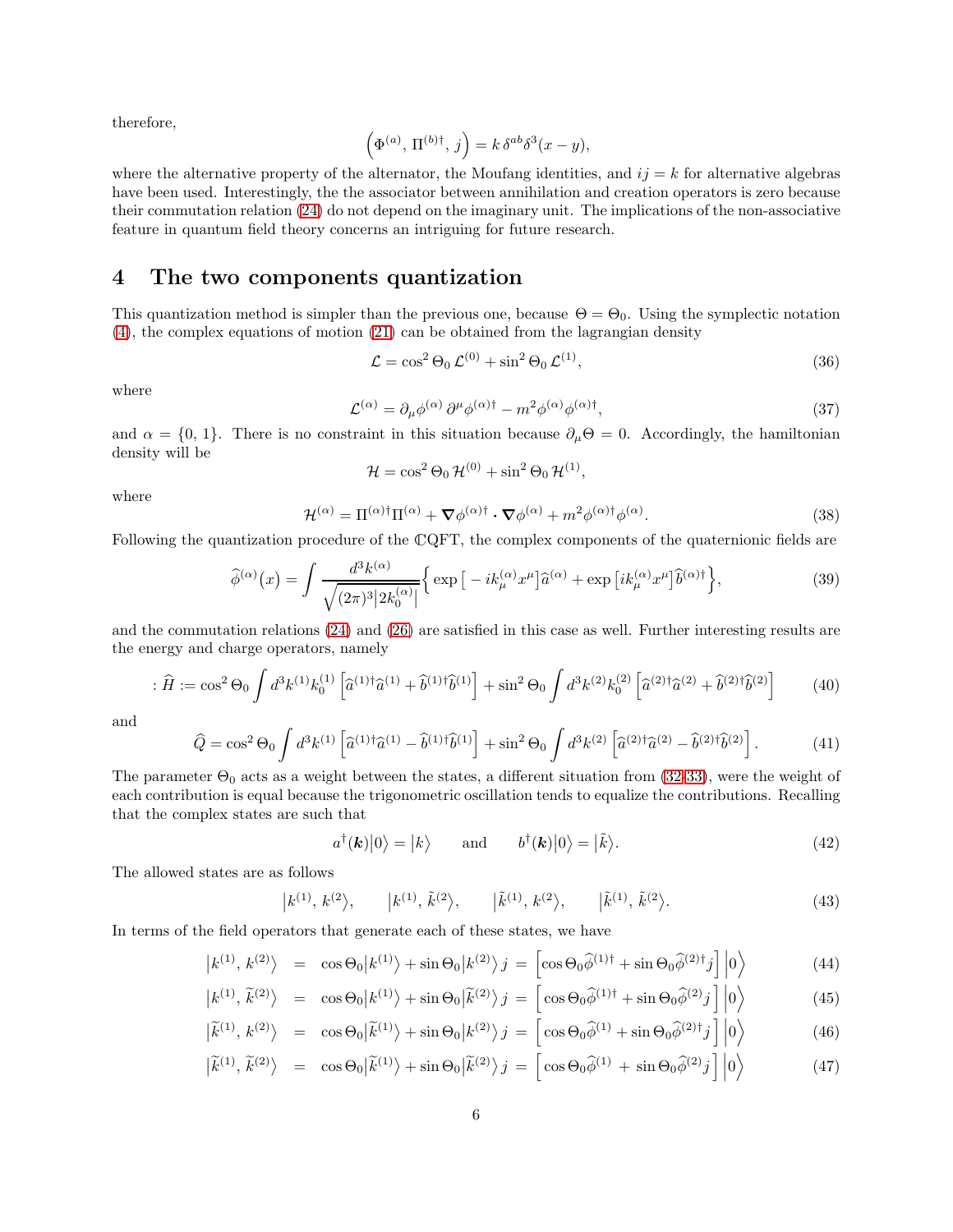The two components solution can be considered as a particular case of the previous four components case, and is a reference to compare the quaternionic and the complex solutions. The two complex components of the quaternionic field is similar to the two real components structure of the complex scalar field. We also observe that the non-associative feature of the four components quantization is also present here.

## 5 Concluding remarks

In this article we presented a quantization method of quaternionic scalar field, a result that follows from the previous solution of the quaternionic relativistic Klein-Gordon equation [\[24\]](#page-7-8). The decisive concept of our quantization method was to use the complex components as quantization variables, and thus avoid the difficulties in obtaining a quaternionic field theory using a pure quaternionic formalism, where the definition of a quaternionic derivative would be unavoidable.

As predicted, the quaternionic fields encompass a higher number of degrees of freedom in comparison to the complex case, and thus establish a more flexible field theory in order to describe potentially more sophisticated physical phenomena. Additionally, the quaternionic theory presents a non-associative feature, and hence physical theories where such kind of property is required can be described by a quaternionic theory. The physical processes that would be described using such a quaternionic formalism is a matter of debate, mainly because there are still open theoretical questions that must be solved. First of all, it is necessary to understand a way to introduce interaction terms in the theory, and also how to interpret this new theory. Another directions of future research are the development of a quaternionic Dirac field theory, the quantization of the quaternionic electromagnetic field [\[45\]](#page-7-29), and the analysis of the Lorentz invariance [\[46\]](#page-7-30), or even the expression of this theory in terms of complex quaternions [\[47\]](#page-7-31). Our results indicate that quaternions can be quintessential in order to build wave functions composed by two components of different energies. If such system will play a significant role in the Physics of the future, we will finally know the kind of problem quaternions were suitable to solve.

Data availability statement The author declares that data sharing is not applicable to this article as no datasets were generated or analysed during the current study.

# <span id="page-6-0"></span>References

- <span id="page-6-1"></span>[1] T. Maiman. "Stimulated optical radiation in ruby". Nature, 187:493–494, (1960).
- <span id="page-6-2"></span>[2] M. T. Teli. "Quaternionic form of unified Lorentz transformations". Phys. Lett. A, 75:460–462, (1980).
- <span id="page-6-3"></span>[3] K. Morita. "A role of quaternions in the Dirac theory". Prog. Theor. Phys., 75:220, (1986).
- <span id="page-6-4"></span>[4] S. De Leo. "Quaternionic Lorentz group and Dirac equation". Found. Phys. Lett., 14(1):37–50, (2001).
- <span id="page-6-5"></span>[5] K. Morita. "Quaternions, Lorentz group and the Dirac theory". Prog. Theor. Phys., 117:501, (2007).
- <span id="page-6-6"></span>[6] W. Gough. "Quaternions and spherical harmonics". Eur. J. Phys., 5:163, (1984).
- <span id="page-6-7"></span>[7] J. D. Edmonds Jr. "Yet another formulation of the Dirac equation". Found. Phys., 8:439, (1978).
- [8] A. V. Berezin; E. A. Tolkachev; F. I. Fedorov. "Solution of the Dirac equation in quaternions". Sov. Phys. J., 24:935–937, 1982.
- <span id="page-6-9"></span><span id="page-6-8"></span>[9] A. I. Arbab. "Coupling of a biquaternionic Dirac field to a bosonic field". Theor. Math. Phys., 203(2):631–647, (2020).
- [10] P. Weiss. "on some applications of quaternions to restricted relativity and classical radiation theory". Proceedings of the Royal Irish Academy, A46:129–168, (1940).
- <span id="page-6-11"></span><span id="page-6-10"></span>[11] J. Lambek. "If Hamilton had prevailed: quaternions in physics". The Mathematical Intelligencer, 17:7-15, (1995).
- [12] I. Frenkel; M. Libine. "Quaternionic analysis, representation theory and physics". Adv. in Math., 218:1806–1877, (2008).
- <span id="page-6-12"></span>[13] J. Venâncio; C. Batista. "Two-Component Spinorial Formalism Using Quaternions for Six-Dimensional Spacetimes". Adv. Appl. Clifford Algebras,  $31(5):71$ , (2021).
- <span id="page-6-14"></span><span id="page-6-13"></span>[14] S. L. Adler. "Quaternionic quantum mechanics and quantum fields". Oxford University Press (1995).
- [15] S. Giardino. "Quaternionic quantum mechanics in real Hilbert space". J. Geom. Phys., 158:103956, (2020).